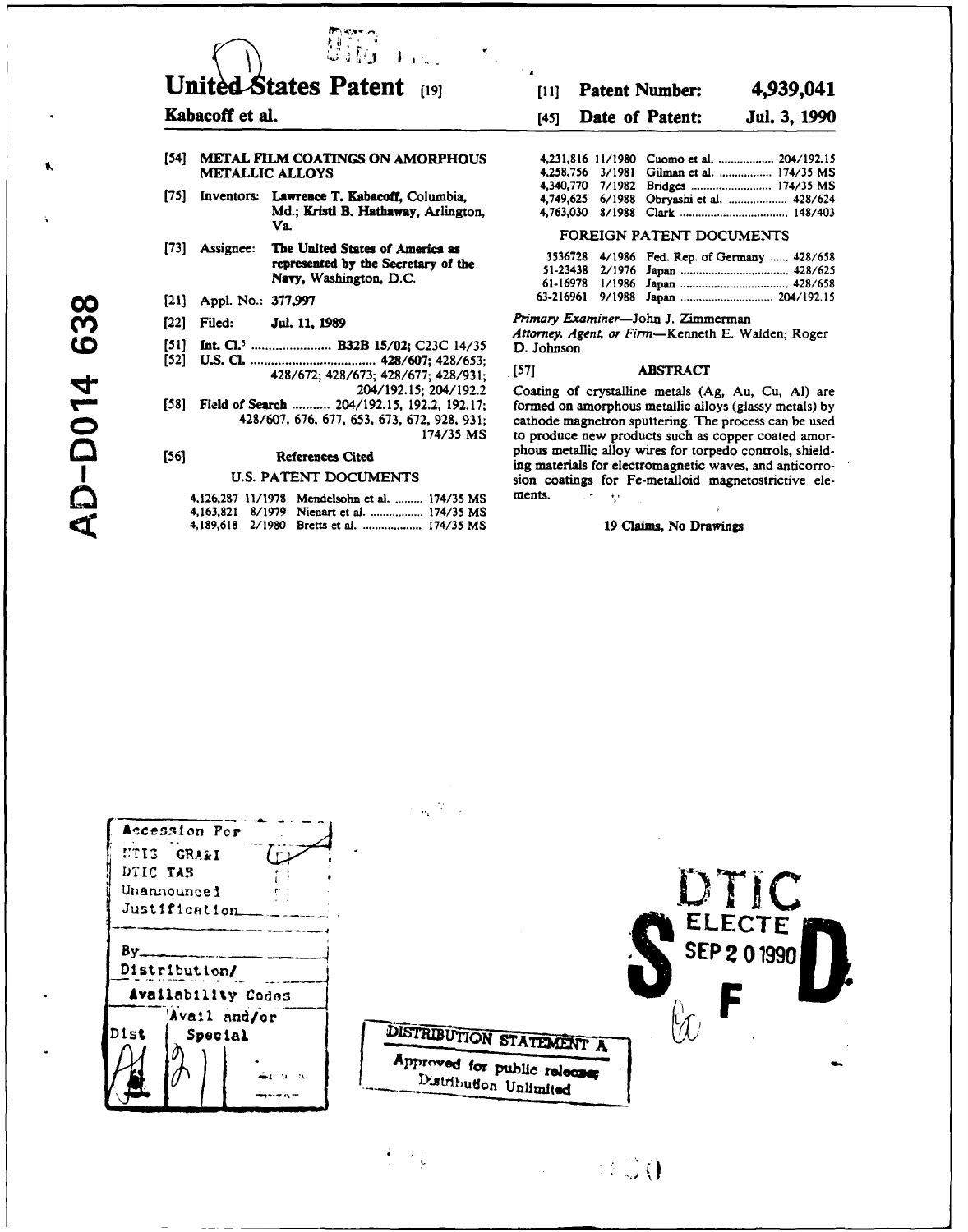### **METAL FILM COATINGS ON AMORPHOUS METALLIC ALLOYS** DETAILED DESCRIPTION OF THE

This invention relates to metal alloys and more particularly to amorphous metal alloys.

properly annealed in a transverse magnetic field, exhibit **10** conventional metal coating techniques such as electroextremely high magnetomechanical coupling. These plating, cathode magnetron sputtering produces a good materials are the most strain sensitive materials **known,** adhesive crystalline metal coating on the amorphous with strain-gauge figures of merit of about  $4 \times 10^5$ . **metallic alloy at a reasonable cost.** Conventional cold Technological exploitation of these materials is made cathode magnetron sputtering methods are used emdifficult **by** a number of factors (in addition to the ones **15** ploying a suitable gas, such as argon, at low pressure (2 inherent in using extremely stress sensitive materials). to **10** millitorr) to provide the plasma. The cathode is The ribbons have very high surface-to-volume ratios, made of the crystalline metal to be placed onto the greatly exaggerating the importance of surface effects, amorphous metallic alloy substrate. Examples of crysespecially the effect of surface nonuniformity. Another talline metals include copper, silver, and gold to pro-<br>problem is that Fe-metalloid amorphous metallic alloys 20 vide conductivity and aluminum to provide conductivare extremely prone to corrosion, even in moderately ity and corrosion protection. Hollow cathode magnehumid air. Conventional protective coating against cor-<br>
ron sputtering is used to coat amorphous metal alloy<br>
rosion place stresses on these materials which render<br>

filaments such as fibers, wires, or ribbons. The proces rosion place stresses on these materials which render them useless for measuring strains.

have desirable properties such as high strength, corro-<br>sion resistance, high magnetic permeabilities, etc. Nev-<br>ribbons of amorphous metallic alloys with the crystalsion resistance, high magnetic permeabilities, etc. Nevertheless these materials are limited in their uses by their line metals, also in a continuous process. In all of these high resistivity (about 130 to 160 microohms-cm) methods the coating thickness is controlled by select high resistivity (about 130 to 160 microohms-cm). methods the coating thickness is controlled by selecting<br>Moreover, conventional electroniating can not be used 30 the deposition rate and the exposure time of the amor-Moreover, conventional electroplating can not be used 30 the deposition rate and the exposure time of the amor-<br>to form metal (e.g. Cu. Ag. Au) coatings on these phous metallic alloy. This ability to form good crystalto form metal (e.g., Cu, Ag, Au) coatings on these amorphous metallic alloys. Proprietary methods of line metal coatings on amorphous metallic alloys is electronlating the amorphous metallic alloys appear to useful in producing a number of new products. electroplating the amorphous metallic alloys appear to useful in producing a number of new products.<br>be complicated and very expension. For example, new types of guide wires for torpedoes be complicated and very expension. For example, new types of guide wires for torpedoes

tallic alloy wires containing chromium which have high amorphous metallic alloy wires with a conductive layer Unfortunately, rubber and other elastomers do not bond well to the amorphous metallic alloy filaments.

a method of coating amorphous metallic alloys with a lice alloy wires have high resistivities similar to Ni-

bonding ability of amorphous metallic alloys to rubber coating of copper (resistivity of about 2 microohms-

cal conductivity to amorphous metallic alloy wires and **55** signal to noise ratio needed by the torpedo or missile

inet onto an amorphous metallic alloy sheet, ribbon, 60 **crystalline metal (for example, copper, aluminum, sil-** low, cathode made of copper, at a rate that produces the crystalline metal (for example, copper, aluminum, sil-<br>low, cathode made of copper, at a rate that produces ver, gold) and the sheet, ribbon, fiber. filament, or wire desired coatings thickness. is passed through or passed by the cathode in a continu- Filaments of these strong amorphous metallic alloys ous coating process. Novel products produced by this 65 containing chromium would be useful for reinforcing process include: copper coated amorphous metallic rubber structures except these amorphous metallic alwires for torpedo and missile controls; shielding materi- loys do not bond well to rubber or other elastomers. als for electromagnetic waves; and anticorrosion coat- However, by cathode magnetron sputtering a brass

ings for Fe-metalloid amorphous metallic alloy magnes-

# **BACKGROUND OF THE INVENTION** 5<br> **In the processes of this invention, magnetron sputter-**<br> **In the processes of this invention, magnetron sputter-**

A

thiclarl tion **rest metal alloys** ding is used to form good crystalline metal coatings onto **ticularly to** amorphous **metal alloys,** passive, poorly electrically conducting amorphous me-Fe-metalloid amorphous metallic alloy ribbons, when tallic alloys (glassy metals). In contrast to the failure of vide conductivity and aluminum to provide conductivmay be continuous with the filament passing through the cylindrical hollow cathode at a steady rate. Planar Other amorphous metallic alloys (or glassy metals) 25 the cylindrical hollow cathode at a steady rate. Planar we desirable properties such as high strength, corro-<br>magnetron sputtering may be used to coat sheets and

Untika, Inc., of Japan has produced amorphous me- **35** and anti-tank missiles can be made **by** coating strong tallic alloy wires containing chromium which have high amorphous metalic alloy wires with a conductive layer<br>strength and resistance to corrosion. Filaments of these of copper by using cold, hollow cathode magnetron amorphous metallic alloy wires having very<br>amorphous metallic alloy wires having very<br>in a morphous metallic alloys would be useful for reinforcing<br>this strengths and good fatigue properties are available ing rubber structures such as tires and sonar domes.<br>He facturately with a solid other algorithms do not have 40 on the market. Unitika, Inc., of Japan has developed amorphous metallic alloys containing chromium [for example,  $(Fe_{0.25} \text{ Co}_{0.75})_{63.5}$ Cr<sub>12.5</sub>Mo<sub>2</sub>B<sub>13</sub>Si<sub>9</sub>] which SUMMARY OF THE INVENTION have excellent strength and fatigue properties. The amorphous metallic alloy wires are also stiff enough to Accordingly, an object of this invention is to provide 45 eliminate kinking. Unfortunately, the amorphous metalcrystalline metal film.<br>
chrome wire (in the range of 130-160 microohms-cm). Another object of this invention is to protect Fe-<br>Their high total resistance makes the wires useless for metalloid amorphous metallic alloy filaments, ribbons, carrying the necessary electrical control signals to the and wires against corrosion.<br>50 missiles or torpedoes. This can be overcome by coating A further object of this invention is to improve the the amorphous metallic alloy wire with a conductive and other elastomers.<br>
cm). The minimum thickness of the copper layer needed Yet another object of this invention is to add electri- increases with the length of the control wire and the ribbons. controls. The required copper coatings can not be pro-These and other objects of this invention are accom-<br>plisting, but rather are produced by<br>cold cathode magnetron sputtering. Preferably the cold cathode magnetron sputtering. Preferably, the whode magnetron sputtering a suitable crystalline amorphous metallic alloy wire is coated in a continuous  $e^d$  onto an amorphous metallic alloy sheet, ribbon,  $\omega$  magnetron sputtering process by passing the amorphous metallic alloy wire continuously through a cold. hol-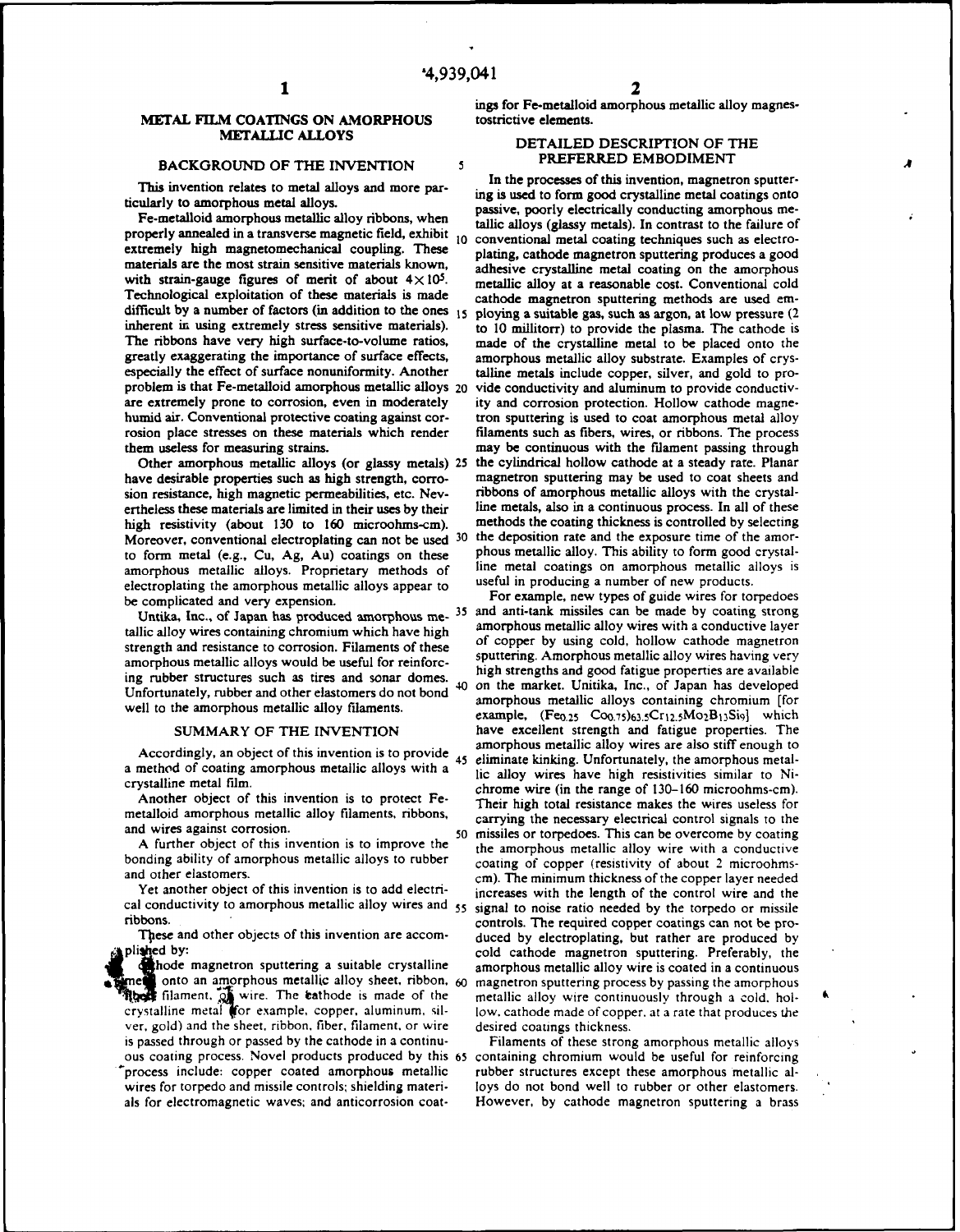coating on these amorphous metallic alloy filaments, a good bond can be achieved with rubber. The resulting brass coated, chromium containing, amorphous metallic **Thickesa k33 fied** brass coated, circumstructured victoriances can be used to reinforce rubber structures such as tires and sonar domes.

An effective material for screening out electromag-**93 0.88 1.3** 3.4 netic waves can be formed **by** coating a nonmagnetic, **123 0.86 1.5 2.8** electrically conductive crystalline metal (for example Cu, Ag, Au) onto amorphous metallic alloy having a **10** high magnetic permeability but a low electrical conduc-  $A_s$  can be seen, metal coatings of up to about 31 nm tivity. Fe-metalloid amorphous metallic alloys, such as (310A) still provide exceptional magnetomechanical Allied Chemicals Metglas  $\circledR$  2605SC (Fe<sub>81</sub>B<sub>13.5</sub>Si<sub>3.5</sub>C<sub>2</sub>), coupling. However, the magnetomechanical coupling generally have high magnetic permeabilities. The magnetomechanical coupling generally have high magnetic netic permeabilities of filaments (fibers, wires, ribbons) 15 of Fe-metalloid amorphous metallic alloys can be maxi- The reduction in the magnetomechanical coupling and create an easy axis of magnetization parallel to the  $\frac{1}{20}$ 

alloy by means of conventional cold electrode magne-<br>transic stresses impossed during<br>transmitted magnetic deposition account for about 90 percent of the reductron sputtering. Hollow cathode magnetron sputtering acposition account for about 90 percent of the reduc-<br>transmittering 25 tion in k33. This stress can be greatly reduced or elimiwill preferably used to coat amorphous metallic alloy  $\frac{25}{\text{t}}$  that k<sub>33</sub>. This sitess can be given by carefully adjusting the cathode magnetron filaments. Planar electrode magnetron sputtering will sputtering conditions to minimize or eliminate the insheets (solid or woven from amorphous metallic alloy stresses produced by the resistance of the metal coating phous metallic alloy and crystalline metal coatings will there is no way to eliminate this source of stress. To energy absorbed. The amorphous metallic alloy while the amorphous metallic alloy while the amorphous

hibit extremely high magnetomechanical coupling As a result, the metal coated amorphous metallic alloy  $(K_{22} > 0.9)$  when properly annealed in a transverse magnetostrictive element will be under maximum stress  $(K_{33} > 0.9)$  when properly annealed in a transverse mag-<br>netic field as disclose in U.S. Pat. No. 4.763.030 titled at zero magnetic field but it will near a minimum stress netic field as disclose in U.S. Pat. No. 4,763,030 titled at zero magnetic field but it will near a minimum stress. Conveniently, which issue in the bias field during strain measurements. metic rient as uncluse in O.S. I at 150.  $\pi_i$ , separative incorrection in the bias field during strain measurements.<br>"Magnetomechanical Energy Conversion" which issue in the bias field during strain measurements.<br>A other to Arthur E. Clark, et al. on Aug. 9, 1988, herein incor- <sup>40</sup> The thickness of the crystalline metal protective coat-<br>negotial by expression the combine metallic allows the contract of the contract of the contract of the porated by reference. Amorphous metallic alloy rib-<br>have a fake formula Eq. B. Si G where  $0.795 \times 10^{23}$  ture is preferably from about 2 to about 60 and more bons of the formula Fe<sub>W</sub>B<sub>x</sub>Si<sub>y</sub>C<sub>z</sub> where  $0.78 \le w \le 0.83$ , preferably from 5 to 35 nanometers thick. If a metal  $0.13 \le x \le 0.17$ ,  $0.03 \le y \le 0.07$ ,  $0.005 \le z \le 0.03$ , and  $(Cu, Ag, Au)$  that is less electrochemically active than  $w + x + y + z = 1$  are disclosed to work especially well  $45$  the Fe-metalloid amorphous metallic alloy is used, with such treatment. Strain gauge figures of merit of cracks in the thin protective metal coating will result in about 4X **105** have been obtain for these materials. **Al-** the preferential corrosion of the Fe-metalloid amorthough the patent discloses only the treatment of rib- phous metallic alloy. However, if a crystalline metal bons, it has been found that the procedure works well (aluminum) which is more electrochemically active with Fe-metalloid wires of the same composition. Such 50 than the metallic glass is used. the active metal of the wires, particularly with circular cross-sections minimize coating will corrode in preference to the Fe-metalloid the surface to volume ratio and thus the surface effects. amorphous metallic alloy. Thus. even if the thin alumi-Corrosion, although reduced, remains a problem. num layer cracks, the Fe-metalloid amorphous metallic

tective crystalline metal coating can be applied to amor-  $55$  ingly, aluminum phous metallic allow surfaces. The detrimental effects of protection layer. phous metallic alloy surfaces. The detrimental effects of metal (copper) coatings on the magnetomechanical Obviously, numerous modifications and variations of coupling of the Fe-metalloid amorphous metallic alloy the present invention are possible in light of the above<br>coupling of the Fe-metalloid amorphous metallic alloy ribbons was shown by M. Wun-Fogle et al. in "Mag-60" the scope of the appended claims the invention may be netoelastic Effects in Amorphous Wires and Amor-<br>practiced otherwise than an specifically described phous Ribbons with Nonmagnetic Thin-film Coatings." herein: **J.** AppI. Phys. 64 (10), pp. 5405-5407. 15 November What is claimed is: **1988,** herein incorporated **by** reference. The effect of **1.** A process for coating a magnetostrictive Fe-metalcoating thickness of copper on the magnetomechanical **65** oid amorphous metallic alloy structure having a high coupling factor and anisotropy field of traverse-field magnetomechnical coupling factor with a protective annealed METGLAS  $\circledR$  2605SC (Fe<sub>81</sub>B<sub>13 5</sub>Si<sub>3</sub> 5C<sub>2</sub>) coating against corrosion comprising: cathode magne-<br>ribbons is illustrated in table 1 from that article. The trom sputter coating the magnetostrictive Fe-metalloi

| IABLE I                             |              |                                          |                               |  |  |
|-------------------------------------|--------------|------------------------------------------|-------------------------------|--|--|
| Costing<br><b>Thickness</b><br>(nm) | k33<br>(max) | Anisotropy<br>field<br>(O <sub>c</sub> ) | $k_{33}^{2}/(1 - k_{33}^{2})$ |  |  |
| 31                                  | 0.98         | 0.9                                      | 24.3                          |  |  |
| 62                                  | 0.91         | 1.0                                      | 4.8                           |  |  |
| 93                                  | 0.88         | 1.3                                      | 3.4                           |  |  |
| 123                                 | 0.86         | 1.5                                      | 28                            |  |  |
| 186                                 | 0.80         | 1.6                                      | 1.8                           |  |  |

factor  $(k_{33})$  of the amorphous metallic alloy ribbon is substantially reduced at 61 nm (610A) and above.

mized by annealing them in a magnetic field parallel to factor **k**<sub>33</sub> of the METGLAS ® 2605SC ribbon is the long axis of the filament to remove magnetic stress caused by (1) the dynamic loading of the coating, (2) the the long axis of the filament to remove magnetic stress caused by (1) the dynamic loading of the coating, (2) the and create an easy axis of magnetization parallel to the intrinsic stress produced during deposition of the long axis of the filament.<br> **20** ing, and **(3)** the resistance of the coating to magneto-<br> **20** ing, and **(3)** the resistance of the coating to magneto-<br> **20** ing, and **(3)** the resistance of the coating to magneto-<br> **20** The electrically conductive crystalline metal layer is strictive dimensional changes. Dynamic loading causes<br>plied to the high permeability amorphous metallic less than 1 percent in the reduction of k33 and therefore applied to the high permeability amorphous metallic less than 1 percent in the reduction of k33 and therefore<br>allow hy means of conventional sold classed a name can be ignored. The intrinsic stresses impossed during preferably be used to coat amorphous metallic alloy trinsic stress produced during coating. Finally, the filaments or ribbons). The permeability of the amor- **30** to magnetostrictive dimensional changes account for phous metallic alloy and the thicknesses of the amor-<br>about 10 percent of the reduction in  $k_{33}$ . Unfortunately, determine the frequencies of electromagnetic wave correct this problem. the metal coating is sputtered onto Fe-metalloid amorphous metallic alloy ribbons ex- **35** metallic alloy is magnetically saturated **by** a bias field.

Magnetron sputtering offers a method by which pro-<br>
stive crystalline metal coating can be annited to amor- 55 ingly, aluminum is the preferred metal for the corrosion

tron sputter coating the magnetostrictive Fe-metalloid

3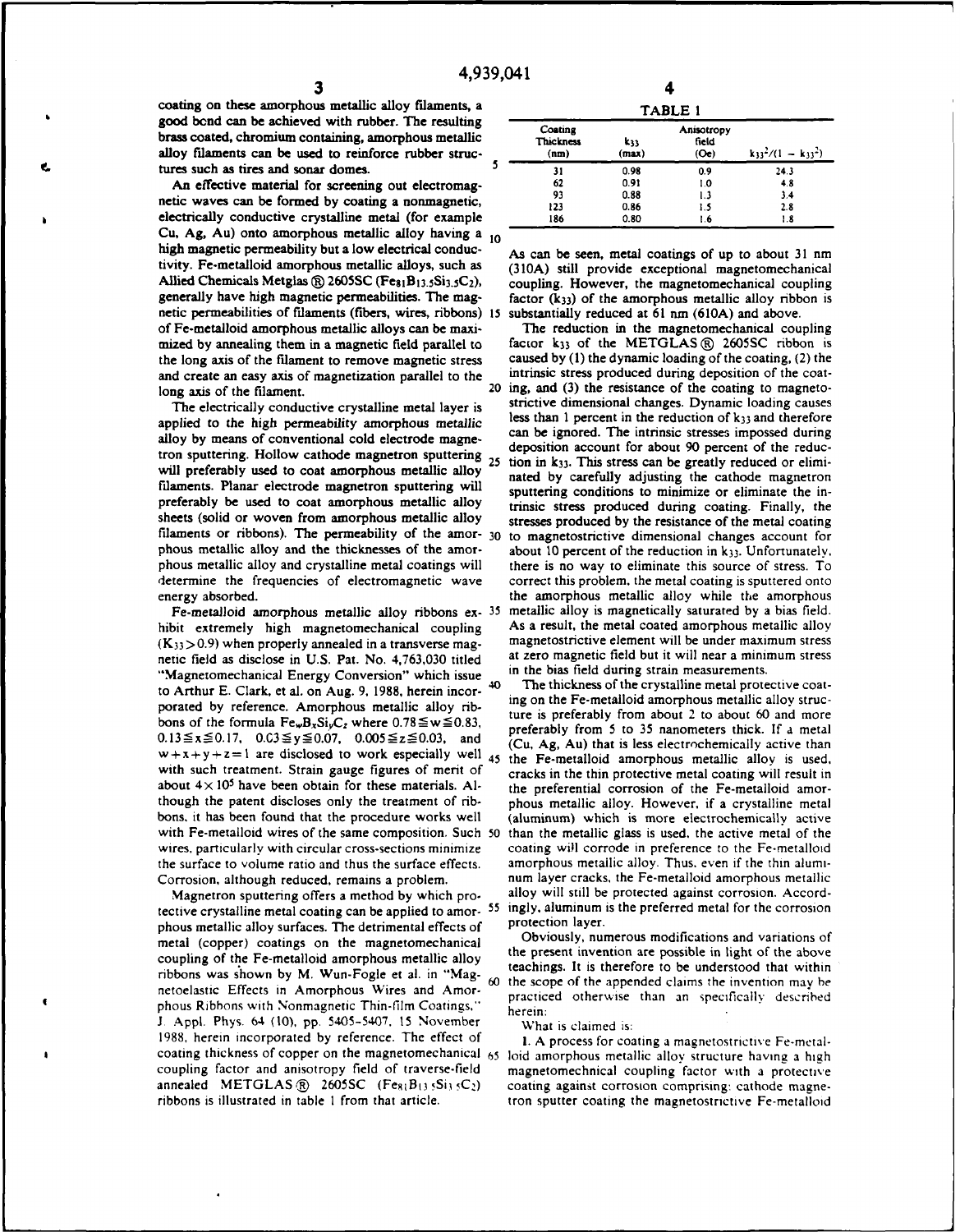amorphous metallic **alloy structure with a** crystalline metal selected from the group consisting of copper,  $0.13 \le x \le 0.17$ , gold, silver, and aluminum while the amorphous metallic alloy structure is magnetically saturated in a bias  $0.03 \leq y \leq 0.07$ . field and wherein care is taken to minimize inherent  $5$  0.005 \lefts  $2.603$ , and stresses produced in the amorphous metallic alloy **by** the deposition of the coating.  $w+x+y+z=1.00$ 

**2.** *The* process of claim **1** wherein the magnetostrictive Fe-metalloid amorphous metallic alloy is of the wherein the amorphous Fe-metalloid filament has a formula  $Fe_wB_xSi_yC_z$  wherein  $0.78 \le w \le 0.83$ ,  $10$  magnetomechanical coupling factor of greater than  $0.13 \le x \le 0.17$ ,  $0.13 \le x \le 0.17$ ,  $0.03 \le y \le 0.07$ ,  $0.005 \le z \le 0.03$ , and  $w+x+y+z=1$ . **axis of magnetization** which is transverse (at  $90^{\circ}$ ) to

4. The process of claim 1 wherein the crystalline <sup>15</sup> metal is aluminum.

**5.** The process of claim 1 wherein the crystalline (2) a coating of a crystalline metal which is copper, etal coating is from about 2 to about 60 nanometers gold silver, or aluminum on the amorphous Femetal coating is from about 2 to about 60 nanometers thick. The contract of the contract of the metalloid alloy structure;

ing is from about 2 to about **60** nanometers thick, minimum when magnetically saturated in a bias

**8.** The process of claim 7 wherein the aluminum coat-  $\frac{1}{25}$  **14**. The ing is from 5 to **35** nanometers thick. **25 14.** The magnetostrictive pressure sensing element of

**9.** The product produced **by** the process of claim **5.** claim **13** wherein the crystalline metal is copper.

prising about 2 to about **60** nanometers thick.

 $0.78 \le \omega \le 0.83$ ,  $\bullet$  **•** 

**3.** The process of claim **1** wherein the crystalline the long axis of the amorphous Fe-metalloid filametal is copper.<br> **A.** The process of claim 1 wherein the crystalline  $15$  the weak axis of magnetization is in the plane of the

- 
- **6.** The process of claim **5** wherein the crystalline 20 wherein the stress between the crystalline metal coatmetal coating is from 5 to 35 nanometers thick. ing and the amorphous Fe-metalloid alloy structure **7.** The process of claim 4 wherein the aluminum coat- is at a maximum in zero magnetic field and at a

**10.** The product produced **by** the process of claim **6. 15.** The magnetostrictive pressure sensing element of **11. The** product produced **by** the process of claim **7.** claim **13** wherein the crystalline metal is aluminum.

12. The product produced by the process of claim 8. 16. The magnetostrictive pressure sensing element of 13. A magnetostrictive pressure sensing element com- <sup>30</sup> claim 13 wherein the crystalline metal coating is from

**(1)** a amorphous Fe-metalloid filament which is a **17.** The magnetostrictive pressure sensing element of fiber, a ribbon, or a wire of the composition claim 16 wherein the crystalline metal coating is from 5 to **35** nanometers thick.

*Fe<sub>w</sub>B<sub>x</sub>Si<sub>v</sub>C<sub>z</sub>* **35 18.** The magnetostrictive pressure sensing element of claim **13** wherein the filament is a wire.

**19. The magnetostrictive pressure sensing element of 19. The magnetostrictive pressure sensing element of** claim **13** wherein the filament is a ribbon.

 $\bullet$ 

40

45

**50**

**55**

 $\ddotsc$ 

60

**65 8**